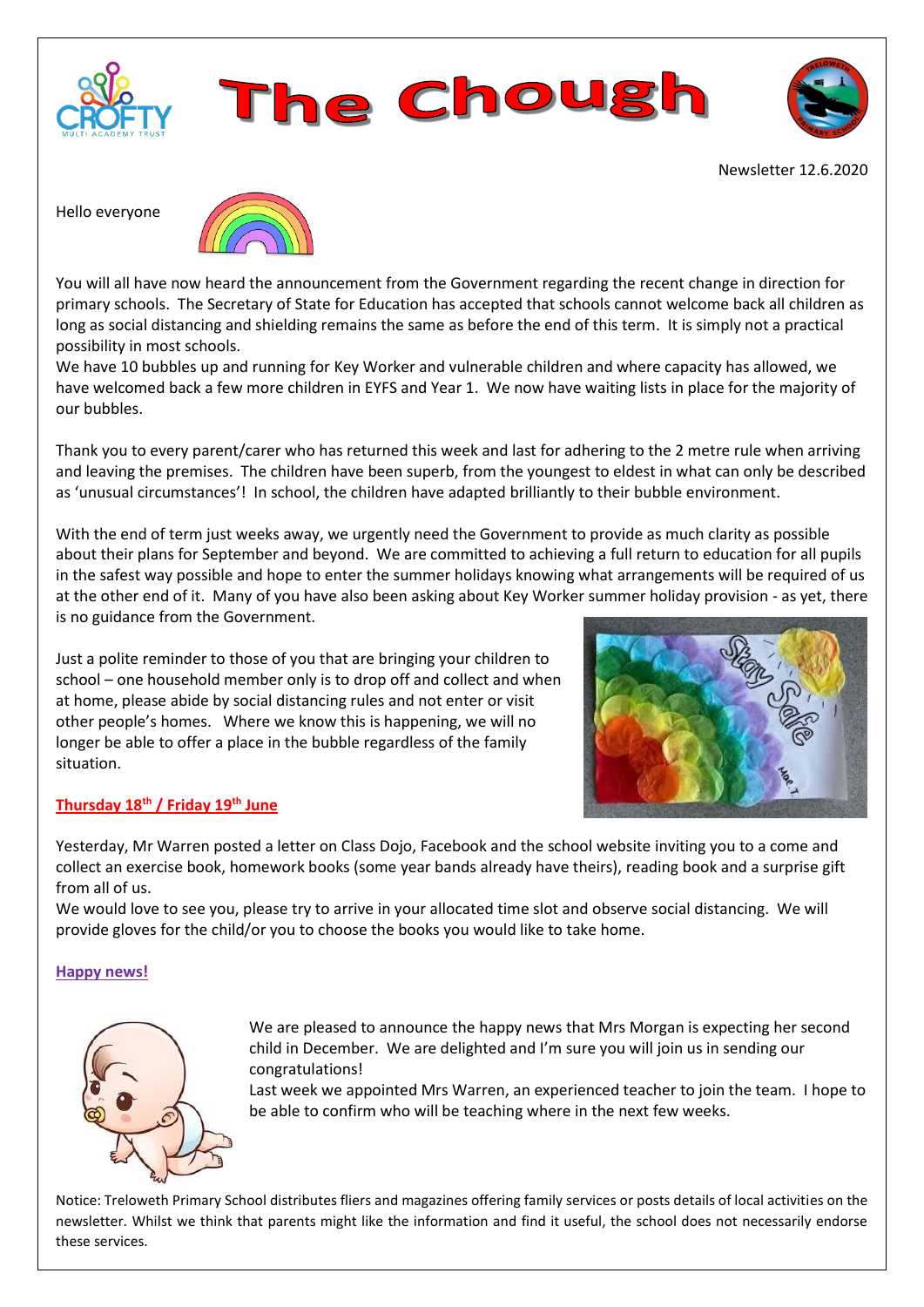



# **Resources for sharing with children**

We know that many of you are really trying your best to maintain learning and good routines at home. You will have good days and some not so good ones. When things aren't going so well, take a break, play a game, get some fresh air and try again another day. Be kind to yourself and cherish your children. The best thing you can do is help them to feel loved and safe.

These resources below may help your child to understand the virus a little better and revisit good hand hygiene. They come recommended by Cornwall County Council.

#### **NHS Resources and videos**

- [Handwashing for children](https://www.youtube.com/watch?v=S9VjeIWLnEg)
- [Coronavirus factsheet for kids](https://www.youtube.com/watch?v=iMR3WPCRuAI)

#### **And a few more…**

- Youtube videos explaining infections to children:
	- o [How can I stop germs?](https://www.youtube.com/watch?v=OGJq_o334cI&feature=youtu.be)
	- o [How can a body fight germs?](https://www.youtube.com/watch?v=sJvFRKyUz1Q&feature=youtu.be)
	- o [How do germs spread?](https://www.youtube.com/watch?v=HCMKFuie8BI&feature=youtu.be)

You can find many resources for teaching children about infections and infection control on th[e ebug website.](https://e-bug.eu/)

- [My Hero is you:](https://www.unicef.org/coronavirus/my-hero-you) A book that aims to help children understand and come to terms with COVID-19. This explains how children can protect themselves, their families and friends from coronavirus and how to manage difficult emotions when confronted with a new and rapidly changing reality.
- [Coronavirus, a book for children:](https://nosycrow.com/blog/released-today-free-information-book-explaining-coronavirus-children-illustrated-gruffalo-illustrator-axel-scheffler/) This book answers key questions in simple language appropriate for 5 to 9 year olds.
- [The Stay Home Superheroes:](https://issuu.com/sophie_marsh/docs/stay_home_superheroes?fbclid=IwAR0GoSP6njTCFt9LYtkAuRslQx_yfW3O7RFLc6ZYHOfxjFaeiZgdPhA5CUg) An online ebook about the importance of staying at home and how this is helping to stop the spread of the virus.
- [Guide to Coronavirus:](file:///C:/Users/Olivia.Denne/AppData/Local/Microsoft/Windows/INetCache/Content.Outlook/DVQ9MORJ/-%09https:/www.childrenscommissioner.gov.uk/wp-content/uploads/2020/03/cco-childrens-guide-to-coronavirus.pdf) PDF explaining what coronavirus is, how to spot the symptoms, how to prevent the spread and manage emotions.
- [Save the World:](https://martin-jacob.itch.io/can-you-save-the-world) a family-friendly educational game to help face the Coronavirus pandemic. Players of all ages can become better at social distancing through playing.

## **The answer to last week's maths challenge from Mrs Rogers**

How Many Triangles are in the Picture Below?

Notice: Treloweth Primary School distributes fliers and magazines offering family services or posts details of local activities on the newsletter. Whilst we think that parents might like the information and find it useful, the school does not necessarily endorse these services.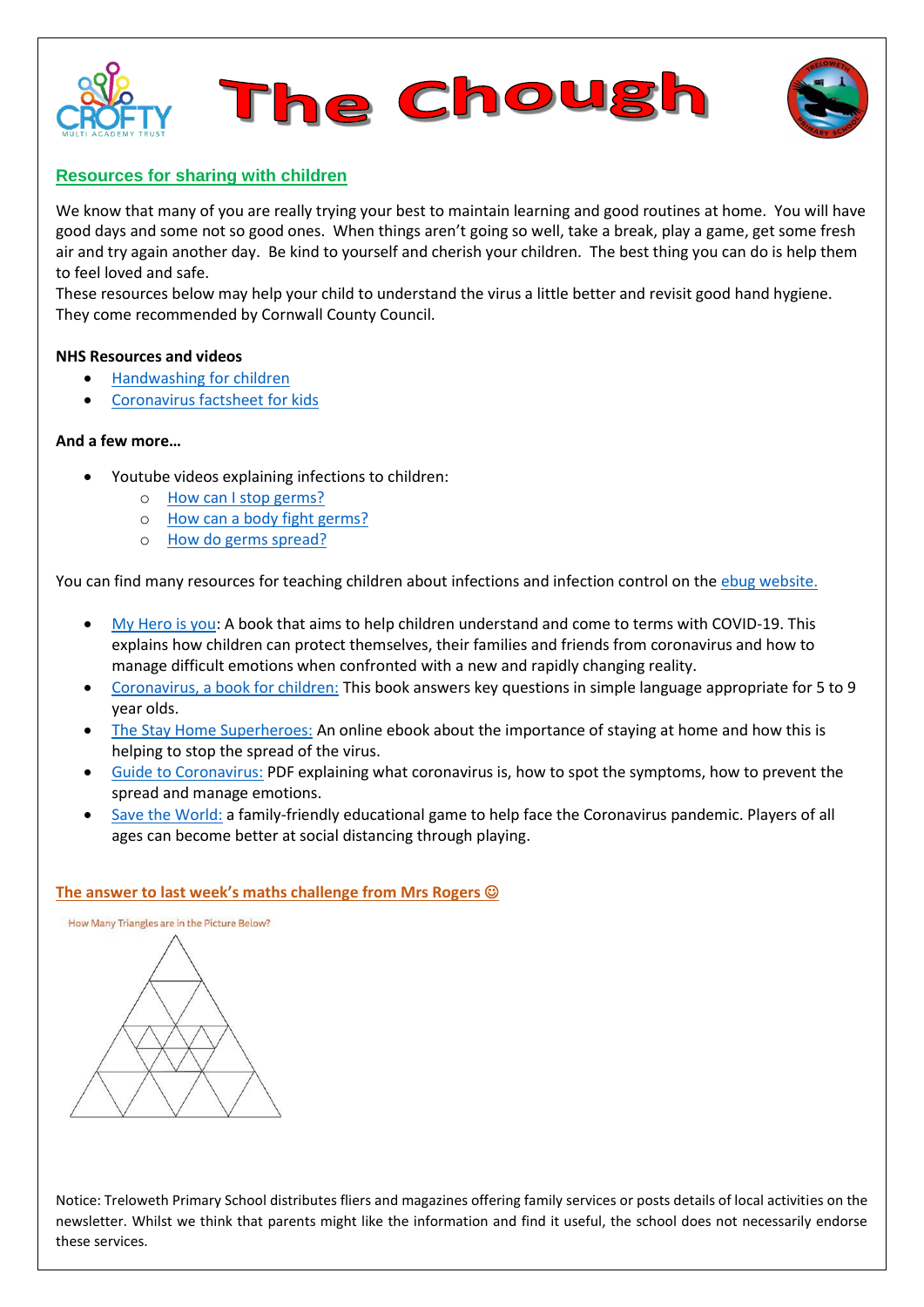

Maths puzzle for this week:





Can you find more than one way to do this?

Can you make up your own puzzle like this?

## **Just to note, this term is officially due to end on Tuesday 21st July 2020.**

To all of you at home in these challenging times, we miss you and look forward to seeing your sunny faces on the other side of the rainbow.



If you have a personal family situation and require me to phone you please email: [secretary@treloweth.cornwall.sch.uk](mailto:secretary@treloweth.cornwall.sch.uk) in the subject box, write FAO: Headteacher with a short message and your name and phone number and I will call you.



Stay alert and best wishes, Mrs May

Notice: Treloweth Primary School distributes fliers and magazines offering family services or posts details of local activities on the newsletter. Whilst we think that parents might like the information and find it useful, the school does not necessarily endorse these services.